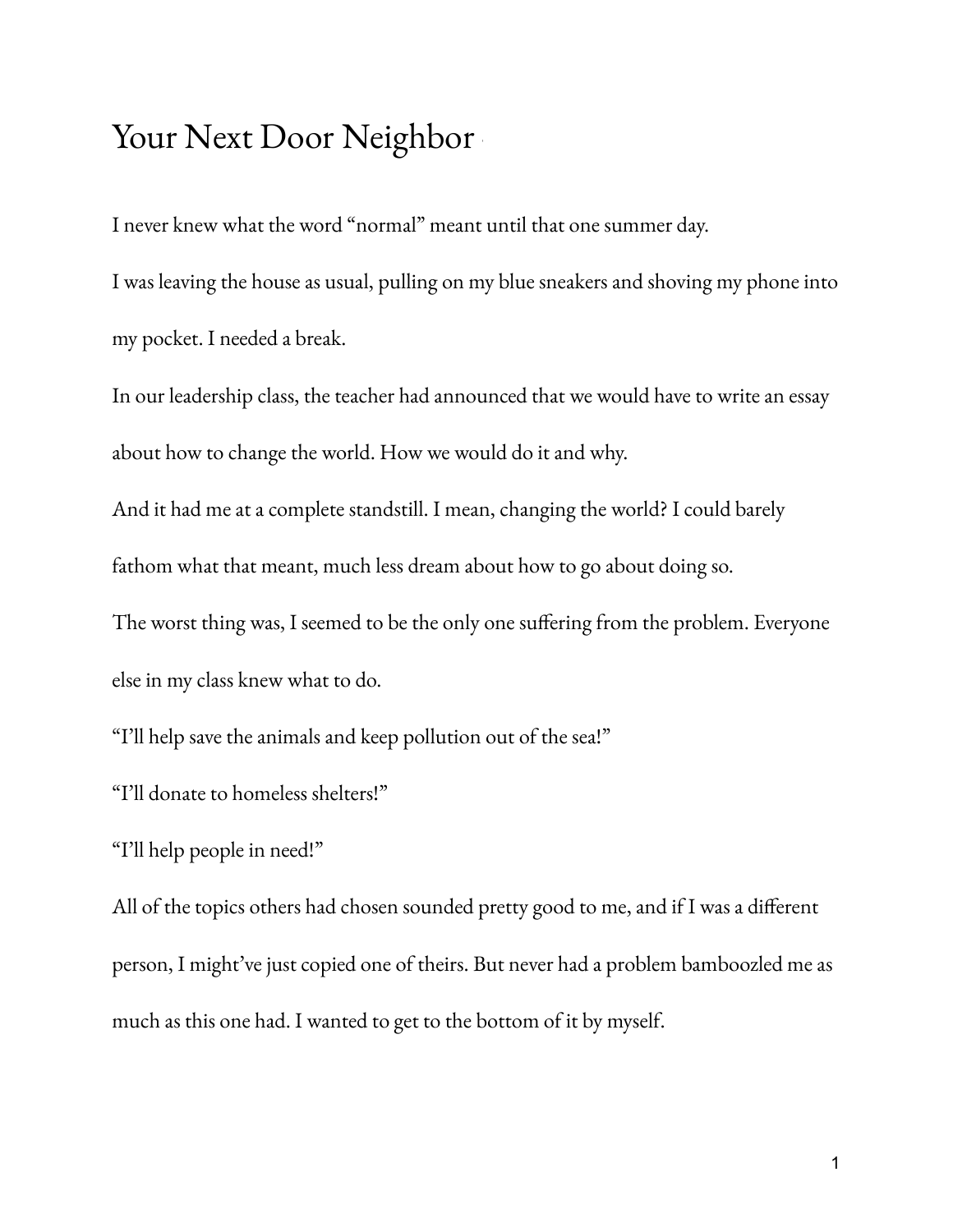My brother followed me to the door, staring forlornly out at the blue skies. He started to head out after me, but my mother reached out for his shoulder and yanked him back. I stared, unsure of what to do. "Does he want to come with me?"

My brother squealed in delight, and I leaned down to his height and patted his head. "I can handle him, don't worry," I assured my worried looking mother. "Besides, I don't even remember the last time he went out."

A strange look flickered in my mother's dark eyes. It was a mix of acceptance and sadness with tinges of regret.

I stopped, but my brother was already careening out the door. I laughed and caught his upper arm, helping him putting his shoes on and threading his arms through the sleeves. His fingers caught at the ends and he shrieked in discomfort.

"One second, one second," I grumbled, tucking his fingers through. He calmed down and started to bounce out of my grip, running to the park like he had known the route all his life. I glanced back at my mother, who just stared at him as he disappeared down the street, out of view.

When I didn't move, she frowned. "Go, go!"

She shut the door with a slam.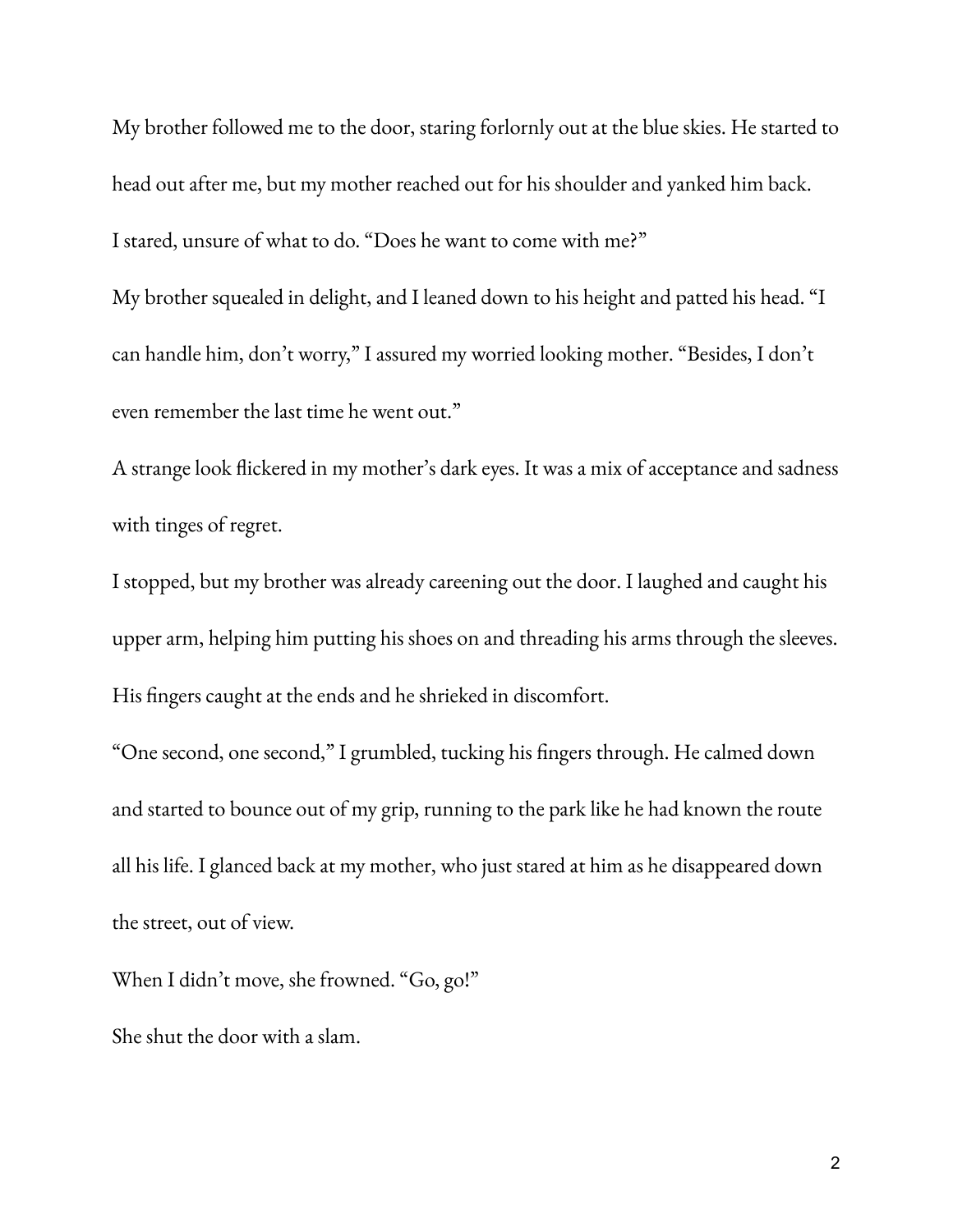I jumped off the porch and followed my brother to the park. He tripped over his sneakers multiple times, stumbling forward in an attempt to go faster. I caught up to him easily and helped him up. He broke away from my grasp and kept running. I ignored the twinge of hurt that sparked inside my chest and went after him again.

He stopped suddenly at the entrance to the park, and my heart dropped. Of course. There was a large group of boys, mostly highschoolers and middle schoolers. A gaggle of girls sat on the low, sloping hill at the back of the park watching(and some helping)the boys set up a large volleyball net.

I reached out for my brother, but he was already off like a shot, grinning as he headed for the net. When he got there, he stuck his fingers through the slots, feeling the rope. The boys looked at each other, confused. I knew who they were, of course. I had lived in the same community with them all my life.

Maddox looked around, his eyes eventually meeting mine. "Is this yours?" I blinked in surprise at the way he said "this". As if my brother was some object that I owned.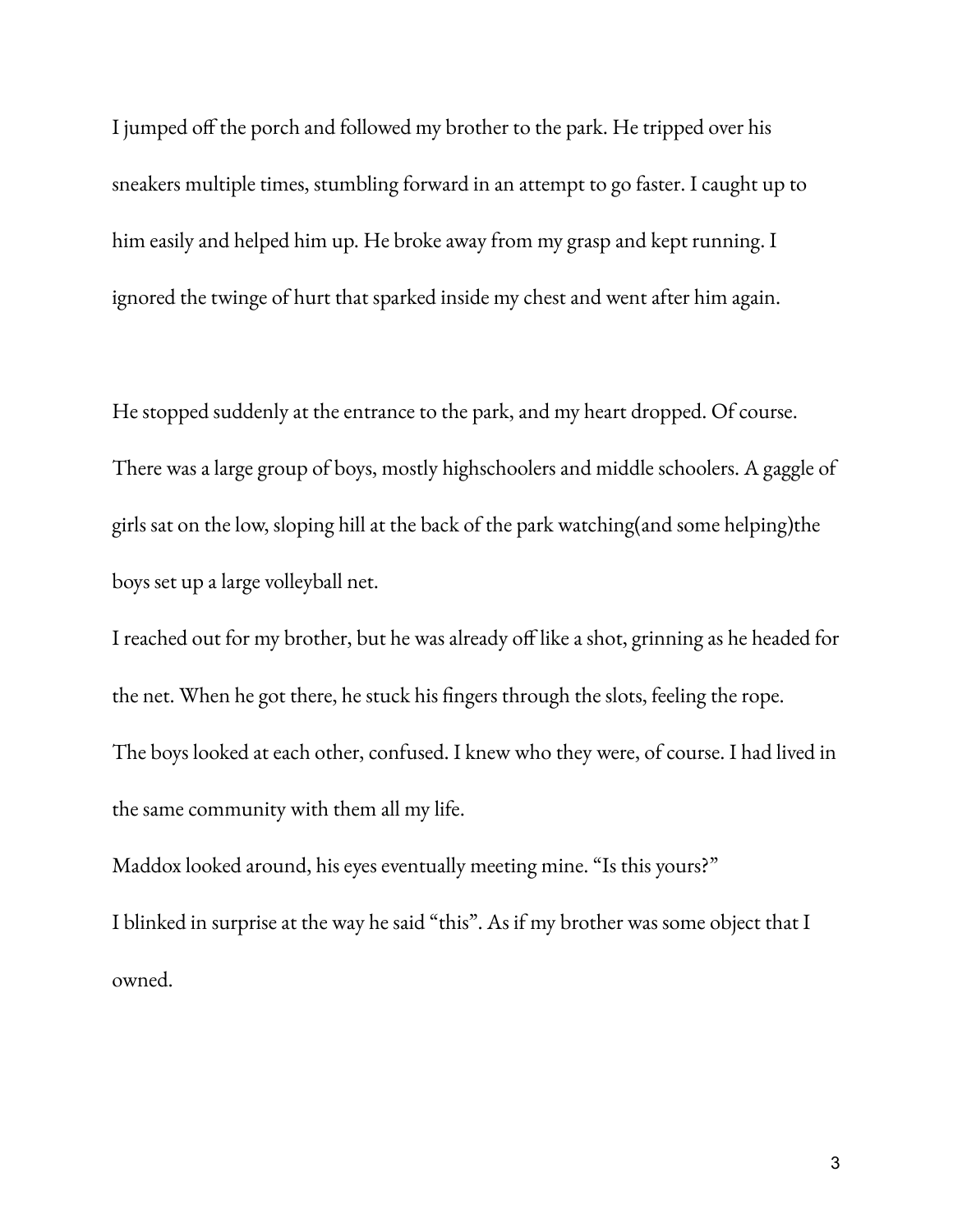"He's my *brother*." I emphasized the word brother as I grabbed his hand and tugged him towards the monkeybars. Maddox just shrugged and turned back to his game. My brother struggled against my grip, looking up at me forlornly.

I glanced down at him, trying to decide what to do.

"Don't you want to go on the slides?" I said in my happy voice, pointing at the slide. I could feel eyes flicking my direction, cold stares glancing at my back. A shiver crawled down my spine, and I tugged my shirt down self-consciously.

It would have been easier if I could have just snapped, "What are you looking at?" It would have been easier if I said something.

But I kept my gaze strictly on my brother as he pulled against my grip again. He sunk down to the ground, and I let go in surprise. He immediately ran back to the net, this time going straight through it. The foundations crumpled and the pegs, so carefully woven into the ground, dragged across the grass. He laughed on the other side, effectively tied up in the net like a herring caught on a line.

Horror spiked in my veins and I hurried forward, untangling his gangly legs and arms as the kids stared in shock at the fallen net.

"Sorry, so sorry," I apologized, hefting him up.

Maddox rolled his eyes. "What's wrong with your brother?"

4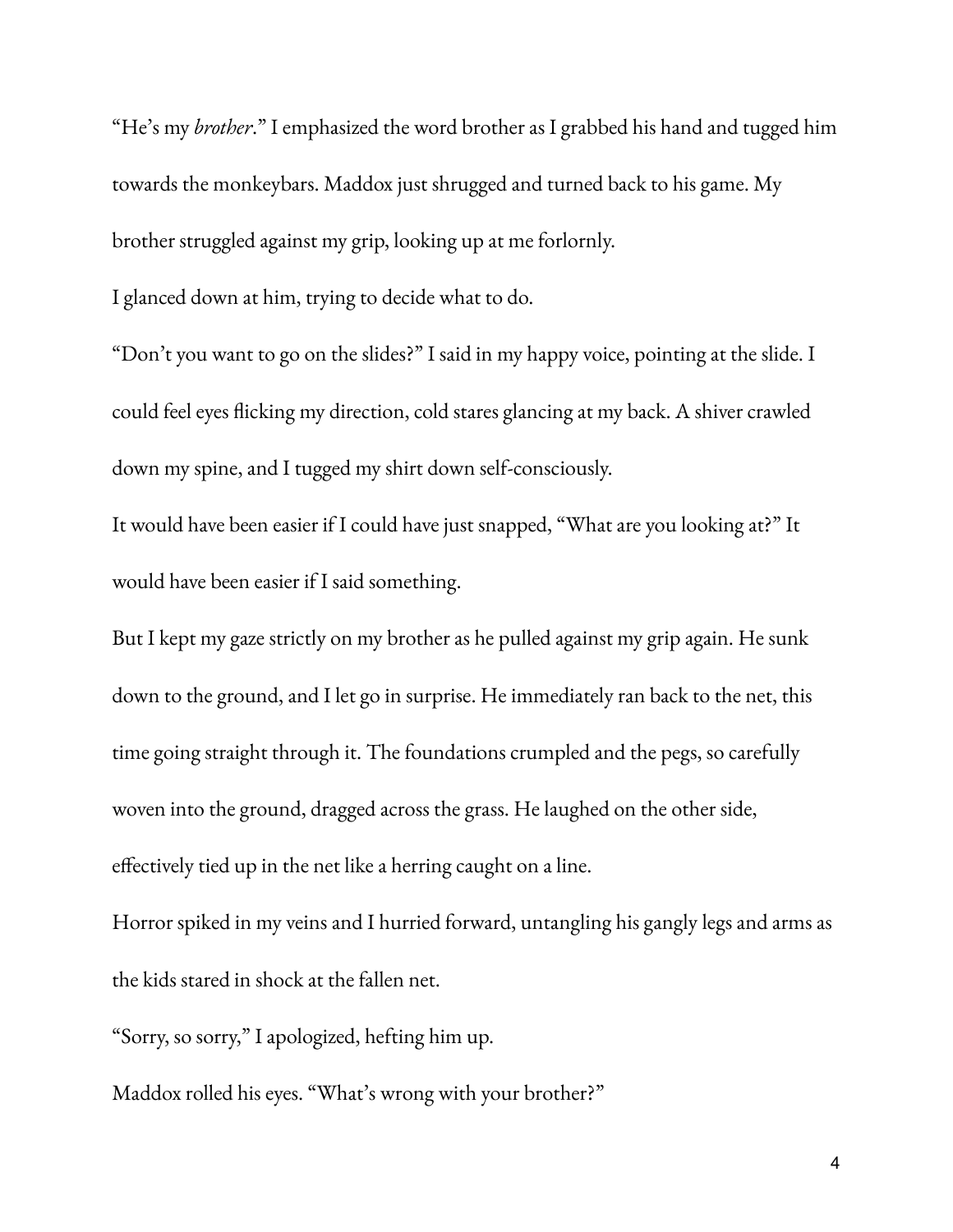I blinked. "Excuse me?"

His eyes narrowed. "Like, does he have a disease or something?" I had the sudden urge to cover my brother's ears as he looked up. I knew he couldn't understand what Maddox was saying, but…

"It's not a disease," I mumbled, hating how quiet my voice was. "He's got autism." Maddox just shrugged. "Just get him out of the net."

Shame burned the tips of my ears as he collapsed to the ground again with a wail of laughter. "He wants to be on the ground," I tried to explain. "He's got these sensory problems-"

"Get him out."

Maddox's voice was icy. I could almost feel the icicles hanging off his sentence. Everyone was staring at me now. Some glances were disinterested, some angry, but some…some…pitying.

They pitied me.

After all, I was just the one stuck with the disabled kid. I was the one that had to take care of him. I was the one that had to "pretend" to be kind.

A slimy feeling worked its way into my skull and tears pricked at the corners of my eyes.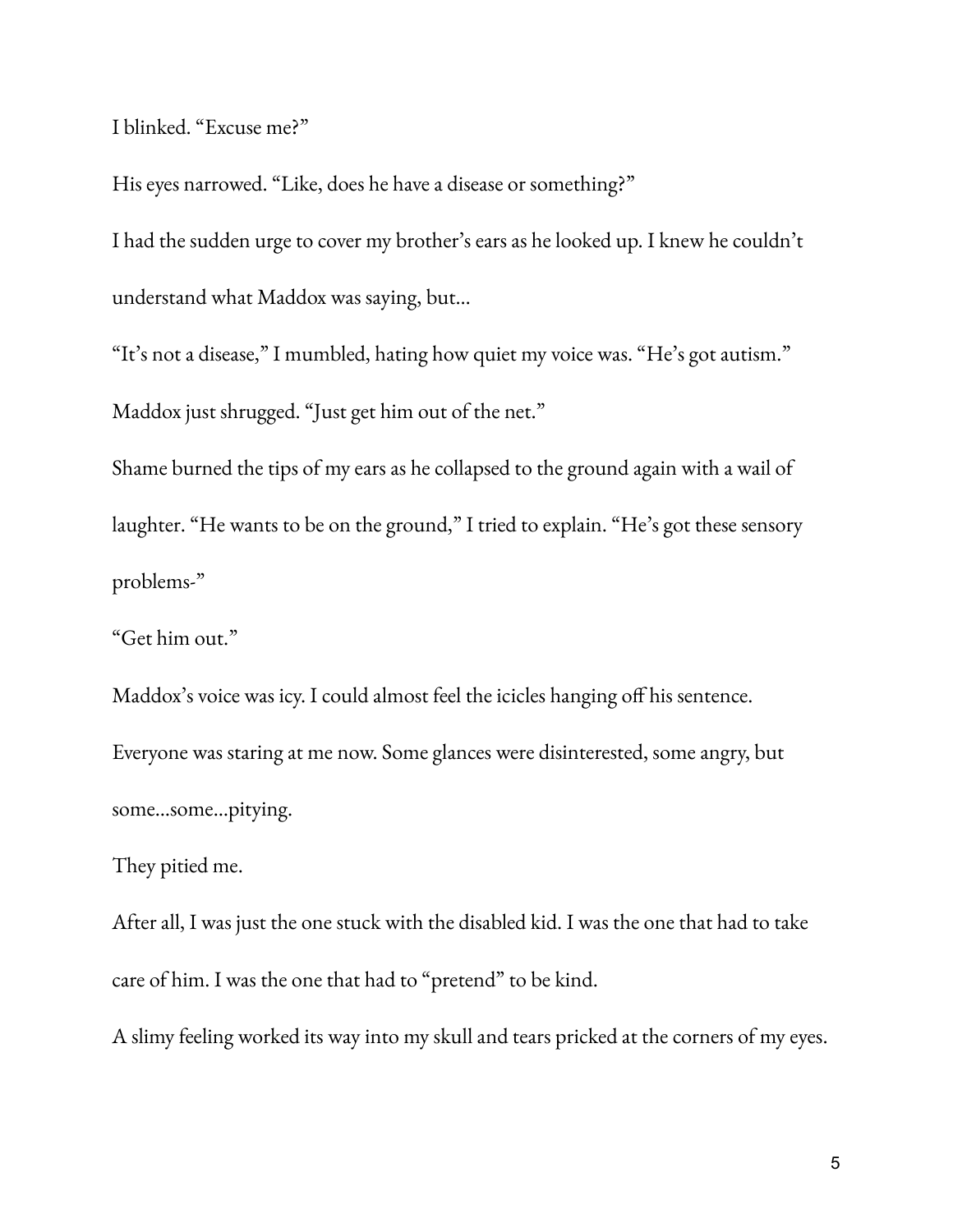*It's not true!* I wanted to scream, but my voice seemed to be drifting into my ribcage. *He's my brother! I want to hang out with him!*

But the more I screamed, the more I seemed to drown, my voice muffled by the roar in my ears. I could hear kids screaming to mimic my brother, could hear them laughing and jeering.

The thin lines of tension that had been stringing me together snapped, and I jerked my head forward, riding a tail of pure anger and defiance.

"You know what?" My voice was sugary sweet, anger lining the edges. "You. All of you. You're no better than him."

It was silent for a second, and I got to my feet, adrenaline powering me as I glared at the lot of them, my gaze sweeping around, twin beams of fury radiating from my eyes, challenging anyone to say anything.

No one spoke up, for once. I had the stage, and it was time to seize it.

I had been silent all my life.

This was my chance.

*Say something. For Luka.*

Luka. That was his name. Not my brother. Not just some throwaway object.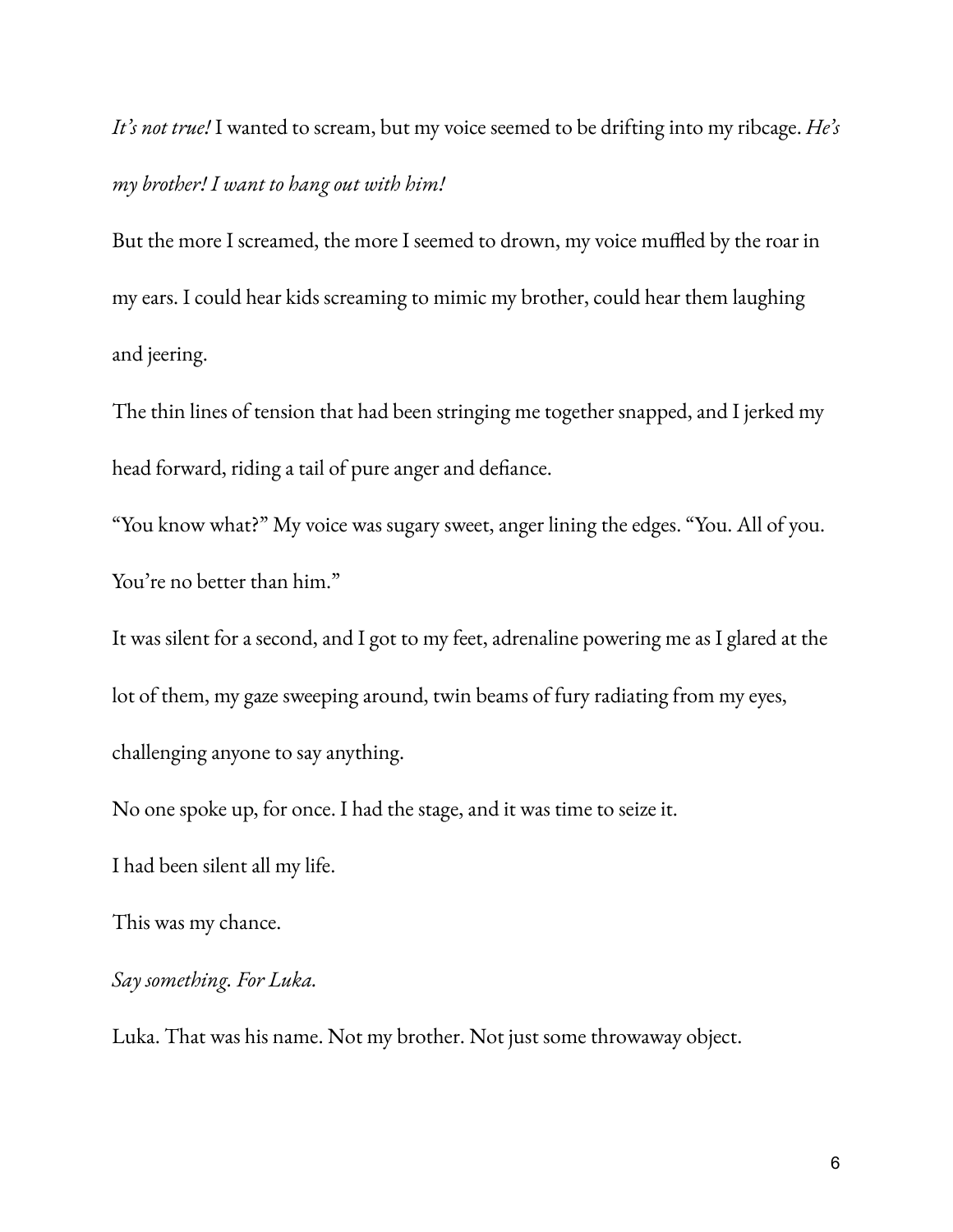"Why doesn't he get to play with you, huh? Why can't he play with the other kids? Why does he have to hide when you can be yourselves?"

Nobody said a word, all staring at me.

"And the one, the one time I take him out, the one opportunity he gets to see the world, the world he will grow up in, he's forced to deal with…what? You lot?

My voice breaks slightly and a tear slips from my glassy eyes. I quickly dry my cheeks with a swipe of my hand. I didn't have time to grieve over my lost childhood. Maddox looks stunned for a second, and one of his friends cuts in. "Look girl, I know you're mad and all, but he isn't our problem. We were having a great time until you showed up."

"I know, I know, and I'm not asking you to play with him or entertain him or anything, but…" I sucked in a deep breath, trying to cool down. "But making fun of him is wrong, especially when he doesn't understand what you're saying. You guys all work with these kids every day! Haven't you learned anything? You do all this volunteer work, help people in need, and you still can't find any compassion in you?"

The friend nodded a little passively and retreated behind Maddox, who still looked stunned.

"I…I didn't mean…" he started to stutter out.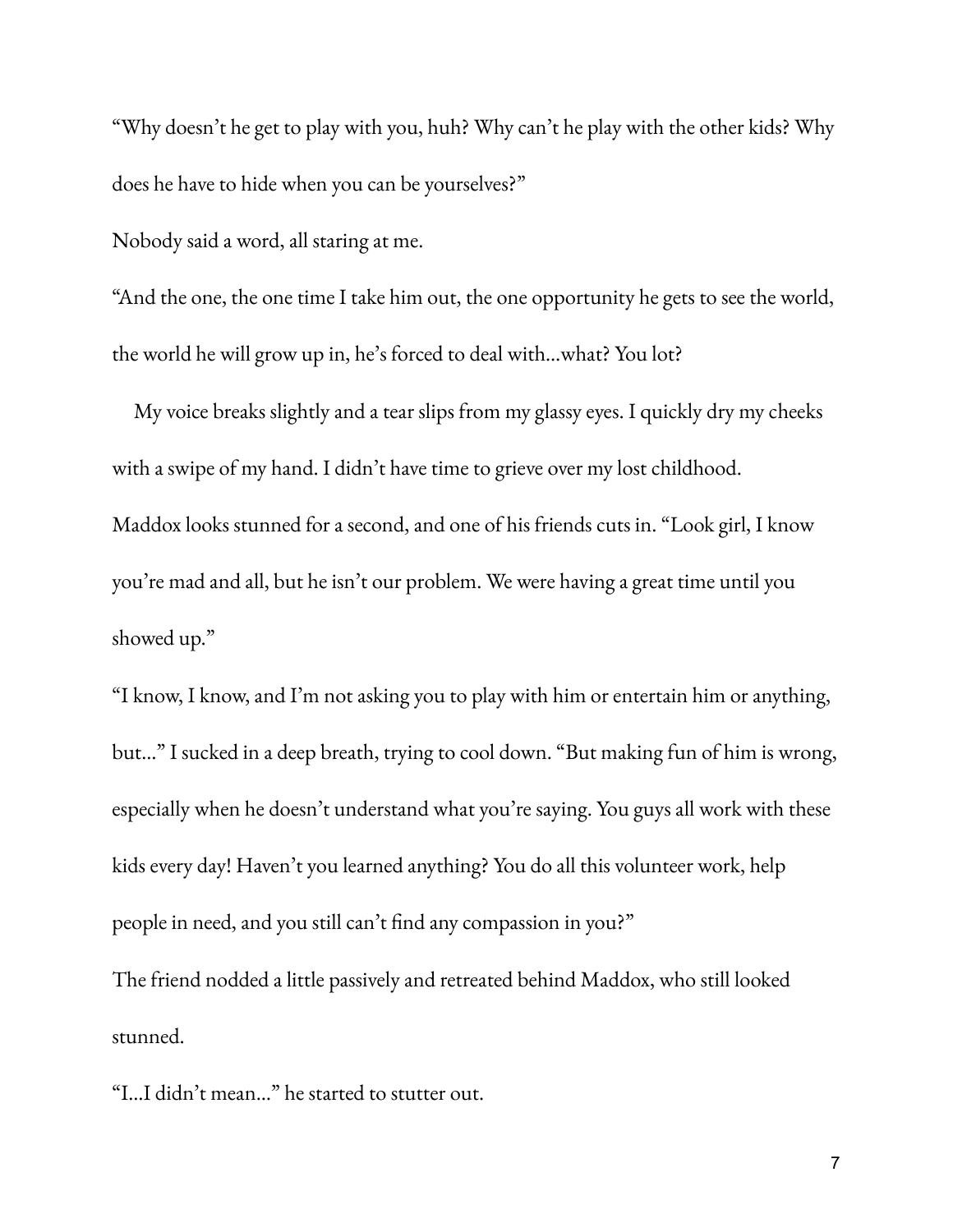"Save it," I snapped, "for someone who cares. Be better."

And with that, I grabbed my brother's hand and walked back home.

That night, lying in bed by myself, nobody around me but the cold night sky and the cool breeze wafting through my window, I cried. I sobbed into my pillow, getting all of my emotions out in one upheaval of sadness for what I had left behind. What I had missed.

That morning, when I woke up, I swore it would never happen again. I felt more awake than I ever had that day. Like the fog in my eyes had finally cleared and I could see the world for its ugly, disgusting, but so, so real self.

That morning I grew up. That morning I realized that there was only one way to change the world. By working together. By cooperating. By embracing who we are. And to get to that step, we needed to accept. We needed to empathize, not pity, not feel bad for, but empathize with those suffering and help them get stronger.

I finished my essay with a flourish, twirling around in my desk chair as I clicked submit.